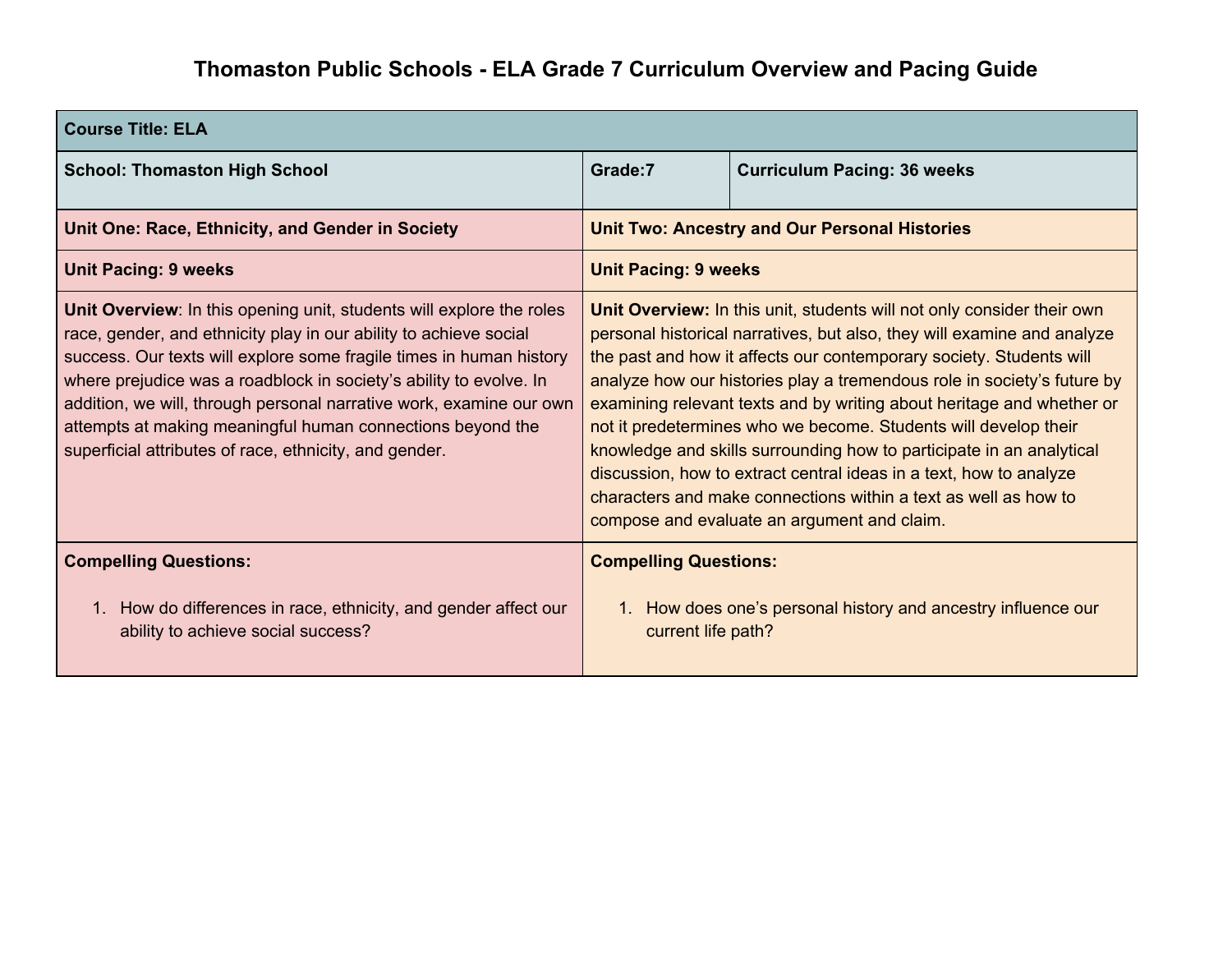| <b>Priority Learning Targets</b>                                                                                                                                                                                                                                          | <b>Priority Learning Targets</b>                                                                                                                                                                                                                                                                                                                                      |
|---------------------------------------------------------------------------------------------------------------------------------------------------------------------------------------------------------------------------------------------------------------------------|-----------------------------------------------------------------------------------------------------------------------------------------------------------------------------------------------------------------------------------------------------------------------------------------------------------------------------------------------------------------------|
| 1. (Reading) - I can analyze text to infer what it says.<br>(CCSS.ELA-LITERACY.RL.7.1)                                                                                                                                                                                    | 1. (Reading) - I can analyze character and events to make connections<br>throughout the text. (CCSS.ELA-LITERACY.RL.7.3)                                                                                                                                                                                                                                              |
| 2. (Reading) - I can evaluate an argument and claims in a text by<br>assessing if the evidence is relevant and sufficient to support<br>the claims. (CCSS.ELA-LITERACY.RL.7.8)                                                                                            | 2. (Reading) - I can determine the central idea(s) throughout a whole<br>text. (CCSS.ELA-LITERACY.RL.7.2)                                                                                                                                                                                                                                                             |
| 3. (Writing) - I can introduce a topic, previewing what is to follow,<br>using a wide range of methods, including formatting, graphics,<br>and multimedia to aid understanding.                                                                                           | 3. (Writing) - I can evaluate an argument and claims in a text by<br>assessing if the evidence is relevant and sufficient to support<br>the claims. (CCSS.ELA-LITERACY.RI.7.8)                                                                                                                                                                                        |
| (CCSS.ELA-LITERACY.W.7.2.a)                                                                                                                                                                                                                                               | 4. (Writing) - I can compose an argument where my claim is strongly<br>supported with clear reasons and relevant evidence.                                                                                                                                                                                                                                            |
| 4. (Writing) - I can incorporate transition words by using phrases<br>and clauses to move from one event to the next as well as to                                                                                                                                        | (CCSS.ELA-LITERACY.W.7.1)                                                                                                                                                                                                                                                                                                                                             |
| shift time frames and settings and to show the relationships<br>between experiences and events. (CCSS.ELA-LITERACY.W.7.2.c)                                                                                                                                               | 5. (Speaking and Listening) - I can enter a discussion prepared to talk<br>about topics and the evidence I have researched.<br>(CCSS.ELA-LITERACY.SL.7.1.A)                                                                                                                                                                                                           |
| 5. (Speaking and Listening) - I can acknowledge and respond,<br>when appropriate to justify my own views of the topic.<br>(CCSS.ELA-LITERACY.SL.7.1.D)                                                                                                                    | 6. (Language) - I can incorporate grammar in my writing and verbal<br>conversations to enhance meaning. (CCSS.ELA-LITERACY.L.7.1)                                                                                                                                                                                                                                     |
| 6. (Language) - I can correctly use context clues to extract the<br>meaning of an unfamiliar word. (CCSS.ELA-LITERACY.L.7.4)                                                                                                                                              |                                                                                                                                                                                                                                                                                                                                                                       |
| Unit Three: "Rebellion vs. Conformity"                                                                                                                                                                                                                                    | Unit Four: "The Art of Short Stories"                                                                                                                                                                                                                                                                                                                                 |
| <b>Unit Pacing: 9 weeks</b>                                                                                                                                                                                                                                               | <b>Unit Pacing: 9 weeks</b>                                                                                                                                                                                                                                                                                                                                           |
| Unit Overview: In this unit, students will investigate the role<br>rebellion has played in our societal development, as well as how<br>shunning conformity can help to create significant improvements in<br>our personal experiences. Through both research and literary | Unit Overview: In this final unit, students will look at how authors can<br>present unbelievable scenarios and still make them feel believable<br>through appropriate description, sequential events, and relatable<br>characters. We will examine texts that blur the lines of realism, while<br>exploring these written techniques in our own pieces. Students will |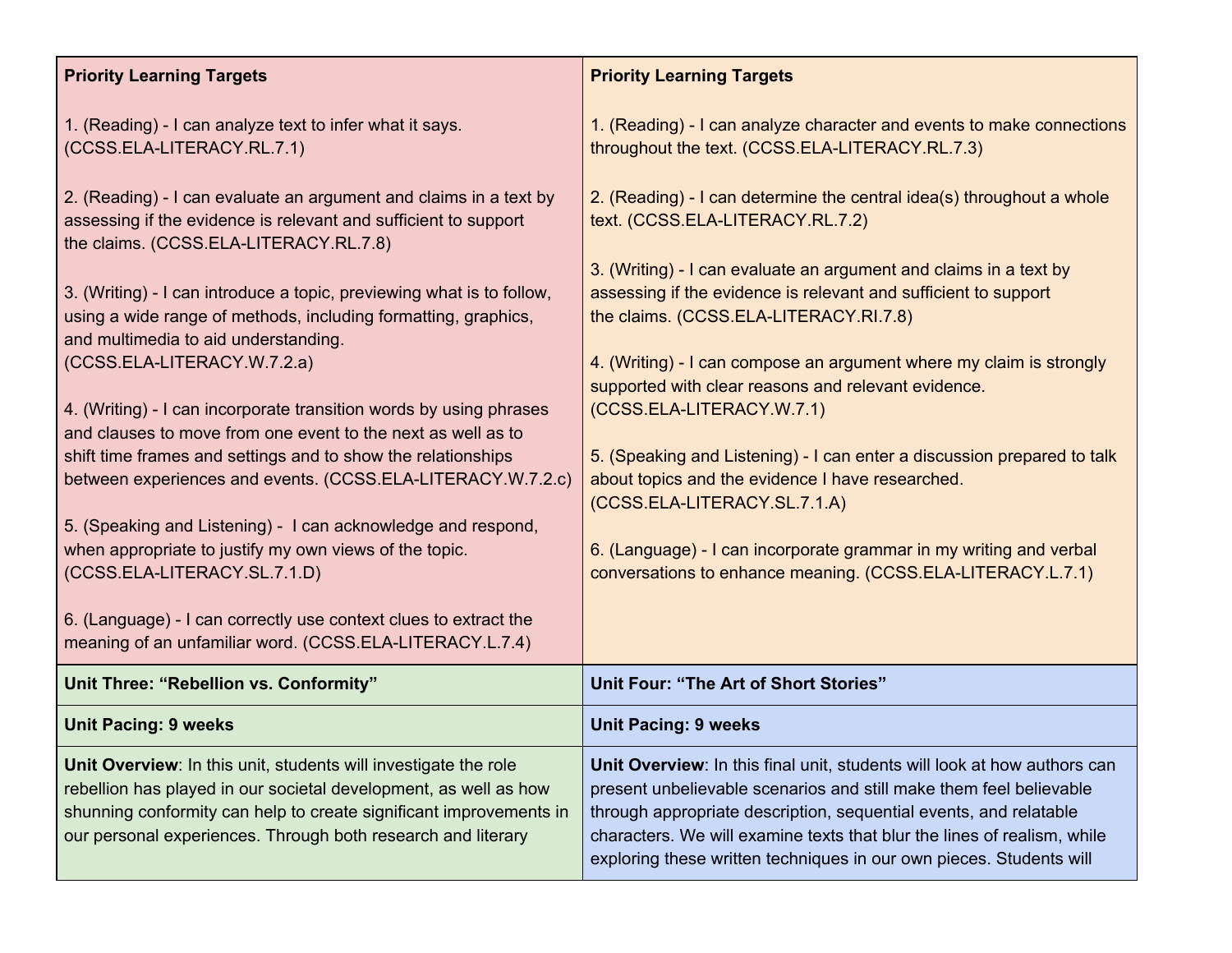| texts, students will examine rebels (in both fiction and nonfiction)<br>and how they have shaken the foundations of our world for the<br>better. Students will examine these character types by exploring<br>tone, mood, point of view as well as by writing informatively and<br>researching these topics. | build knowledge and skills surrounding discussing and analyzing<br>author's word choice, distinguishing author's position from that of<br>others, incorporating multimedia into presentations, and developing<br>real or imaginary events within a piece of writing, as well as honing in<br>on<br>creating relevant, descriptive details, and sensory language to create<br>action in their writing. |
|-------------------------------------------------------------------------------------------------------------------------------------------------------------------------------------------------------------------------------------------------------------------------------------------------------------|-------------------------------------------------------------------------------------------------------------------------------------------------------------------------------------------------------------------------------------------------------------------------------------------------------------------------------------------------------------------------------------------------------|
| <b>Compelling Questions:</b>                                                                                                                                                                                                                                                                                | <b>Compelling Questions:</b>                                                                                                                                                                                                                                                                                                                                                                          |
| 1. Do the risks of rebellion outweigh the rewards of<br>conformity?                                                                                                                                                                                                                                         | 1. How do authors use both real and imagined experiences to<br>create compelling stories?                                                                                                                                                                                                                                                                                                             |
| <b>Priority Learning Targets</b>                                                                                                                                                                                                                                                                            | <b>Priority Learning Targets</b>                                                                                                                                                                                                                                                                                                                                                                      |
| 1. (Reading) - I can analyze how an author's choices in structuring<br>of text affects the reader. (CCSS.ELA-LITERACY.RL.7.5)                                                                                                                                                                               | 1. (Reading) - I can distinguish the author's position from that of others.<br>(CCSS.ELA-LITERACY.RL.7.6)                                                                                                                                                                                                                                                                                             |
| 2. (Reading) - I can analyze how authors shape their presentation<br>of information by using evidence. (CCSS.ELA-LITERACY.RL.7.9)                                                                                                                                                                           | 2. (Reading) - I can include multimedia and visuals in my presentations<br>to help support my claims and findings.<br>(CCSS.ELA-LITERACY.SL.7.5)                                                                                                                                                                                                                                                      |
| 3. (Writing) - I can write informatively to convey ideas and concepts<br>in an informative/explanatory piece of writing through the<br>selection, organization, and analysis of content.<br>(CCSS.ELA-LITERACY.W.7.2)                                                                                       | 3. (Writing) - I can develop real or imagined experiences or events<br>using effective techniques, relevant descriptive details, and<br>well-structured event sequences. (CCSS.ELA-LITERACY.W.7.3)                                                                                                                                                                                                    |
| 4. (Writing) - I can research and gather relevant information,<br>assess the credibility and accuracy of each sources, and<br>effectively quote/paraphrase the data to draw conclusions.<br>(CCSS.ELA-LITERACY.W.7.8)                                                                                       | 4. (Writing) - I can use relevant, descriptive details, and sensory<br>language to create action, experiences, and events in my<br>Writing. (CCSS.ELA-LITERACY.W.7.2.d and<br>CCSS.ELA-LITERACY.W.7.3.d)                                                                                                                                                                                              |
| 5. (Speaking and Listening) - I can abide by rules for intelligent<br>class discussions and effectively track progress toward my goals<br>and deadlines. (CCSS.ELA-LITERACY.SL.7.1.B)                                                                                                                       | 5. (Speaking and Listening) - I can discuss author's word choice<br>regarding meaning and tone. (CCSS.ELA-LITERACY.RL.7.4)                                                                                                                                                                                                                                                                            |